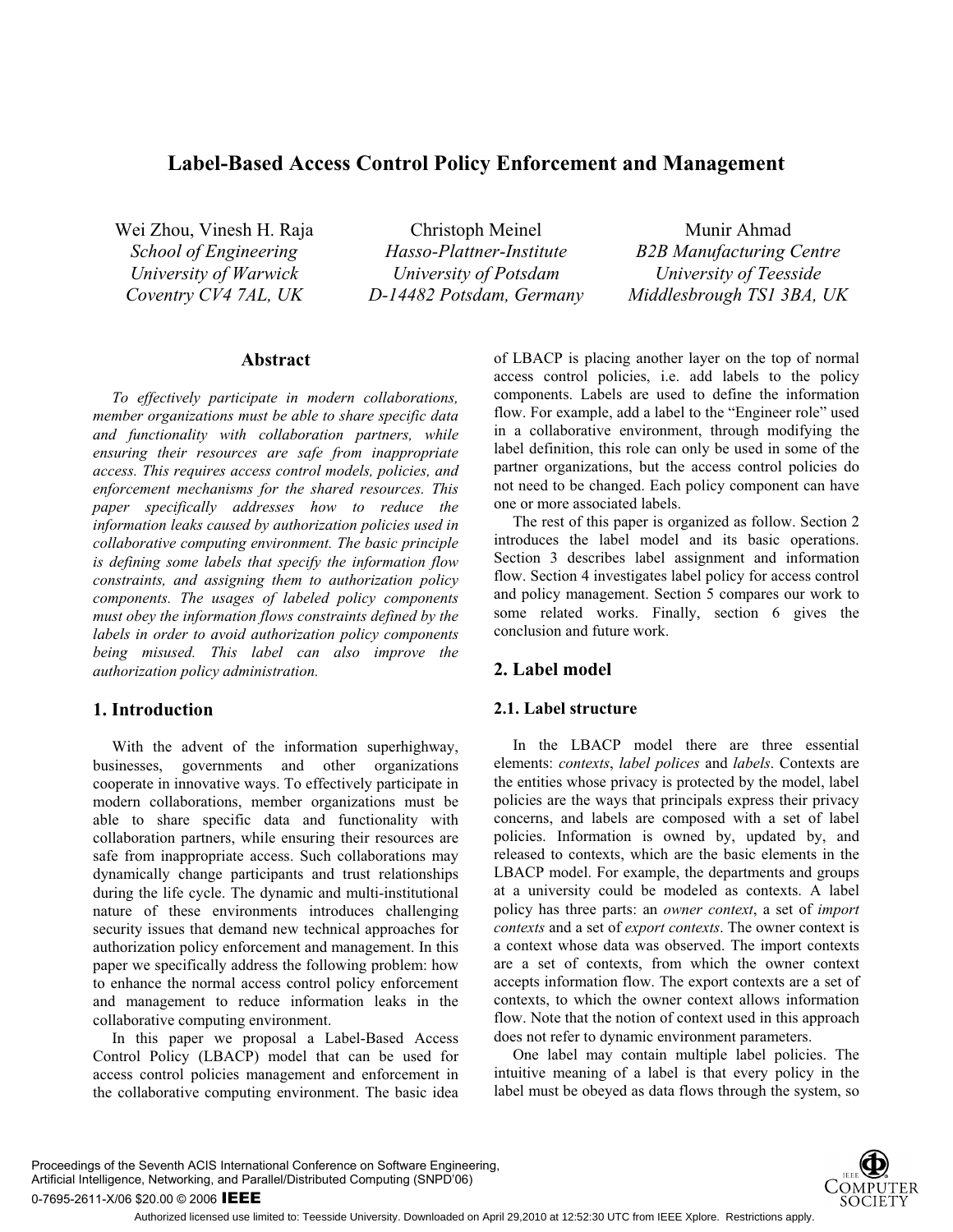labeled information is permitted to flow in or out only by the consensus of all the policies. The information may flow to a context only when this context is in export contexts for every policy in the label. The information may flow from a context only when this context is in import contexts for every policy in the label. Because the intersection of all of the policies is enforced, adding more policies to a label only restricts the propagation of the labeled data.

An example of an expression that denotes a label *L* with two label policies is the following:  $L = \{o_1 : i_1, i_2 : e_1,$ *e2* ; *o2* : *i2*, *i3* : *e2*, *e3*}, where *o1*, *o2*, *i1*, *i2*, *i3*, *e1*, *e2*, *e3* denote contexts. Semicolon separates two policies within the label. The owners of these policies are  $o_1$  and  $o_2$ . The import sets for the policies are  $\{i_1, i_2\}$  and  $\{i_2, i_3\}$ , respectively. The export sets for the policies are  $\{e_1, e_2\}$ and  $\{e_2, e_3\}$ , respectively. The import context set of the label is  $\{i_2\}$ , and the export context set is  $\{e_2\}$ .

#### **2.2. Information flow definition**

**2.2.1. Information flow between label policies.** If *P* is a label policy, then the notation  $o(P)$  denotes the policy owner, the notation  $i(P)$  denotes the set of import contexts, the notation  $e(P)$  denotes the set of export contexts. If *I* and *J* are two label policies and *C* represents the set of all contexts, the information flow between them is defined as:

 $I \mapsto J \Leftrightarrow (I = J) \vee ((o(J) \in e(I) \vee e(I) = C) \wedge (o(I) \in i(J) \vee i(J) = C))$ 

**2.2.2. Information flow between labels.** If *L* is a label, then *lo*(*L*) denotes the union of the owner contexts, the  $li(L)$  denotes the intersection of the import contexts of all the label policies, and the *le*(*L*) denotes the intersection of the export contexts of all the label policies. In one label, one label policy cannot block other owners' information flow, i.e., information can freely flow among the owner contexts in one label, but it can block other owners' import and export information flow. Reason for this is because the labeled resource is owned by them together. If  $L_1$  and  $L_2$  are two labels, the information flow between them is defined as:

$$
L_1 \mapsto L_2 \Leftrightarrow (L_1 = L_2) \vee ((le(L_1) \supseteq lo(L_2)) \wedge (lo(L_1) \subseteq li(L_2)))
$$

**2.2.3. Information flow channel between labels.** In the real application we more concern about *information channel* between two labels. A channel is composed with *input channel* and *output channel*. Input channel describes which contexts are the source contexts of a channel. Output channel describes which contexts are the target contexts of a channel. Information can flow from any input channel context to any output channel context. If *L1* and  $L_2$  are two labels, and the information flow direction

is from  $L_1$  to  $L_2$ , then the input channel, output channel and information channel are defined as:

 $input\_channel(L_1, L_2)=$   $lo(L_1) \cap li(L_2)$ 

 $output\_channel(L_1, L_2)=le(L_1)\cap lo(L_2)$ 

 $\textit{information\_channel}(L_1, L_2) = (\textit{input\_channel}.\textit{output\_channel})$ 

For example, B2B, VRC, WMG and IARC are four contexts,  $L_1$  and  $L_2$  are two labels defined as follow:

 $L_{\text{\tiny{l}}} = \{ B2B : VRC : VRC ; WMG : VRC : VRC \}$ 

 $L_2 = \langle VRC : B2B, IARC : B2B, IARC \rangle$ 

The information channel calculation process from  $L_1$  to *L*<sub>2</sub> can be described as follow:

> $lo(L_1) = \{B2B, WMG\}$  $le(L_1) = \{B2B, WMG, VRC\}$  $lo(L_2) = \{VRC\}$  $li(L_2) = \{VRC, B2B, IARC\}$  $input\_channel(L_1, L_2) = \{B2B\}$  $output\_channel(L_1, L_2) = \{VRC\}$  $\inf$ ormation  $\sup$   $\sup$   $\mathcal{L}_n(L_1, L_2) = (\{B2B\}, \{VRC\})$

#### **2.3. Label composing**

In our model one policy component can be assigned with multiple labels. This section describes the syntax of the label composition algebra that consists of a collection of labels, a collection of operators to combine them. Label composition operators in our algebra are disjunction and conjunction, and separation. Accordingly, for disjunction and conjunction, operations on labels are interpreted as relational operators such as union and intersection. The separation simply specifies there is no any relation among labels.

Disjunction operator permits accesses that are allowed under either of its components, i.e. disjunction merges two labels by returning their union. Formally,

$$
L_1 \cup L_2 = \left\{ \begin{pmatrix} O \cup \{i(K)/K \in L_1 \vee K \in L_2, o(K) = O\} \\ \bigcup \{e(K)/K \in L_1 \vee K \in L_2, o(K) = O\} \\ O \in o(L_1) \vee O \in o(L_2) \end{pmatrix} \right\}
$$

An example of label union is show as follow:

 $L_1 = \{B2B: VRC, IMRC: VRC\}$ 

 $L_2 = \{WMG: VRC: VRC, IARC\}$ 

 $L_1 \cup L_2 = \{B2B : VRC, IMRC : VRC, IARC; WMG: VRC, IMRC: VRC, IARC\}$ 

For instance, there is a portal manages a virtual organization that manages a dynamic collection of resources and users from different organizations. Access to this portal can be authorized by any of the administrators of different participant organizations, and such information can be organized into labels that describe the valid users' domains. The totality of the accesses through the portal to be authorized should then be the union of the statements of each organization. Intuitively, disjunction can be applied in any situation where accesses can be authorized if allowed by any of the component policies.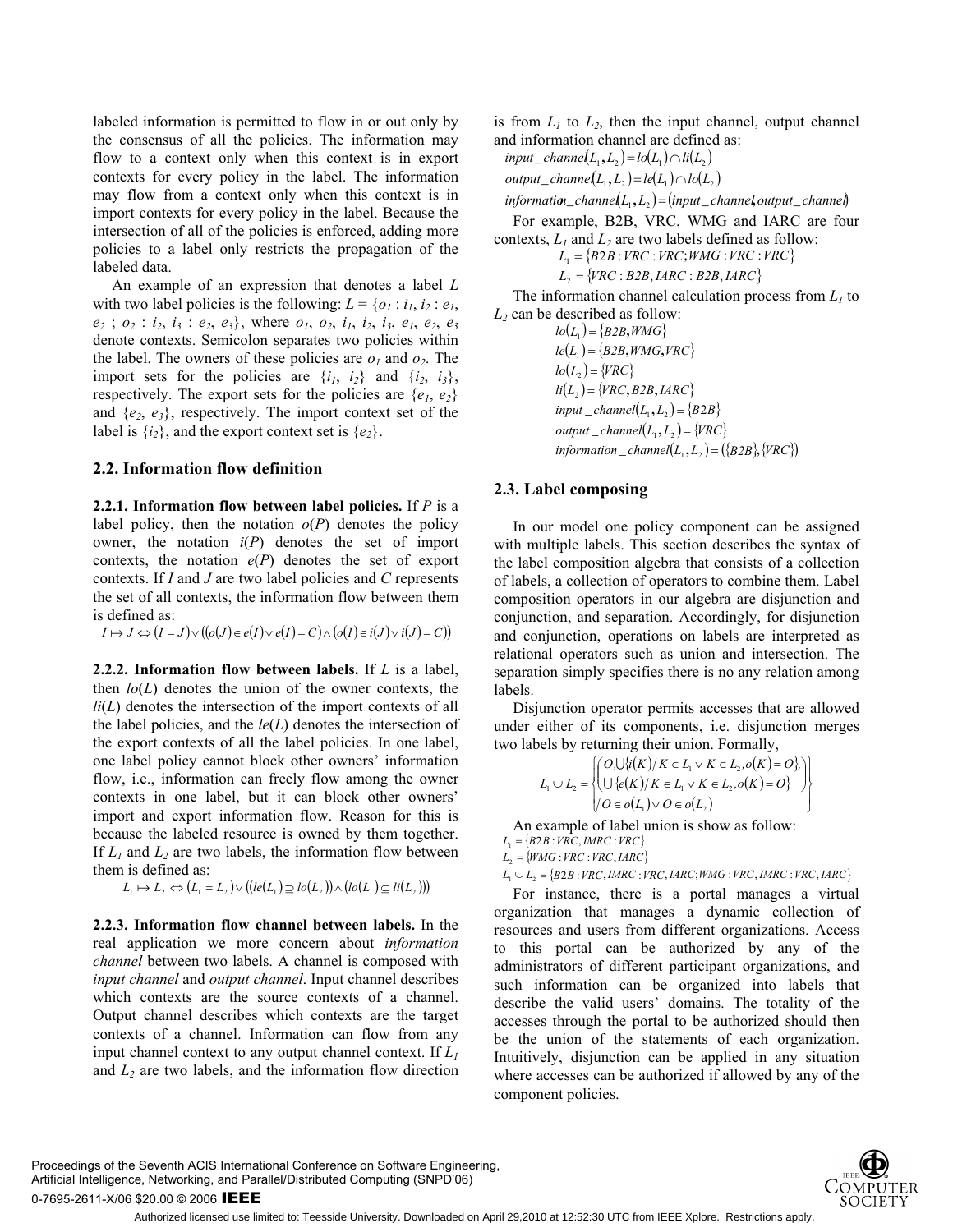Conjunction operator allows only those permitted by both components, i.e. conjunction merges two labels by returning their intersection. Formally,

$$
L_1 \cap L_2 = \left\{ \left( \bigcap \left\{ \frac{e(K)}{K \in L_1 \vee K \in L_2, o(K) = O \right\} \right) \middle| \right\}
$$
  

$$
L_1 \cap L_2 = \left\{ \bigcap \left\{ \frac{e(K)}{K \in L_1 \vee K \in L_2, o(K) = O \right\} \right\}
$$
  

$$
O \in o(L_1) \vee O \in o(L_2)
$$

For the two labels used in the label disjunction part, the intersection of the two labels is:

 $L_1 \cap L_2 = \{B2B: VRC: VRC; WMG: VRC: VRC\}$ 

Disjunction allows an access if any of the component policies allows it, whereas conjunction requires all the component policies to agree on the fact that the access should be granted. Intuitively, although disjunction enforces maximum privilege, conjunction enforces minimum privilege. For instance, consider a virtual organization in which participant organizations share certain documents (e.g., clinical folders of patients). An access to a document may be allowed only if all the authorities that have a say on the document agree on it, i.e. whether this document is permitted flow to some contexts.

Separation operator allows multiple labels can be assigned to a component, but among of them there is no any relation. At runtime, only one of them is used for a particular access control. This separation also allows system administrators manage access control policies in multiple dimensions. Formally,

### $L_1$ ; $L_2$

For example, there is a set of rules for the access control of patients' information in a hospital, which may be assigned with label *L surgery*, or *Lmedicine*, or both of them, but separated with the separation operator. At runtime the access control engine may only use the rules labelled with *Lsurgery* or *Lmedicine* for a particular access control.

### **3. Label assignment and information flow**

We introduced labels in order to annotate access control policy components with them. To enable finegrained information flow restrictions, we allow label specification to access control policies at different levels, i.e. assign labels to rule elements, rules and policies. The labeled entities have to conform to the information flow constraints specified by the labels. For example, a labeled "role" in a RBAC policy can only be used in the specified contexts. Some label calculation must be followed in order to avoid information leaks. A policy component without labels means it does not care the information flow constraint.

In a labeled policy, the information flow direction is from lower level (e.g. rule element) to higher level (e.g. rule), from rule predicates to rule body. The checking process includes two steps. Firstly getting an information channel, and then checking if the labeled entities can flow through this channel. If the available channel is narrow, it means the access control is more restricted. Each label has its applicable scope, if a role is labeled in the definition part, the label will affect all the role scope. If a role is labeled in a rule, the label only affects within this rule.

To illustrate our approach, we specify authorization policy using the Flexible Authorization Framework (FAF) [1] that is a logic-based framework in specifying authorizations in the form of rules. The access control policies are modeled through rules which are expressed by access predicates. In FAF, if *p* is a predicate with arity *n*, and  $t_1$ , …,  $t_n$  are *terms* appropriate for *p*, then  $p(t_1, \ldots, t_n)$ *tn*) is an *atom*. An atom is denoted with word *literal*. For example, auth $(s, o, +a)$  is a literal, *s*, *o* and *a* are terms. A rule can also be a predicate of another rule. An authorization rule can be defined as the form:

$$
auth(s, o, \langle sign \rangle a) \leftarrow P_1 \& \dots \& P_n
$$

Where *s*, *o*, and a are elements of subject, object and action respectively,  $n \geq 0$ ,  $\langle \text{sign} \rangle$  is either + or -, and  $P_1, \ldots, P_n$  are the predicates. In this paper, if a literal is a rule predicate, we call it rule predicate, its terms are called rule predicate elements, otherwise it is called rule, and its term is call rule element. Some authorization rules described in FAF are:

 $in(Mary, Staff, ASH) \leftarrow$ 

 $\mathit{in}(John,Manager,ASH) \leftarrow$ 

*in*(file1, Document, AOH) ←  $\mathit{in}(\mathit{file2},Document,AOH) \leftarrow$ 

 $\textit{cando}(s, f, + \textit{read}) \leftarrow \textit{in}(s, \textit{Staff}, \textit{ASH}) \& \textit{in}(f, \textit{Document}, \textit{AOH})$ 

 $\mathit{cando}(s, f, +\textit{write}) \leftarrow \mathit{in}(s, \textit{Manager}, \textit{ASH}) \& \mathit{in}(f, \textit{Document}, \textit{AOH})$ 

The first four rules consist of information about subject and object hierarchies, and the next two rules describe how accesses propagate along these hierarchies. *ASH* and *AOH* denote authorization subject and object hierarchies respectively. *ASH* consists of two roles *Staff* and *Manager*. Mary has a role of Staff, and John has a role of Manager. The object hierarchy *AOH* has one class *Document* with members of *file1* and *file2*. The two *cando* rules specify that all employees with a role Staff are allowed to read files and only managers are allowed to write these files.

## **3.1. Label specification for literal elements**

The rule elements and rule predicate elements can all be assigned with labels. An example of rule element label assignment is as follow:

*cando* (*user*,  $f^{L_2}$ , + *read* )  $\leftarrow$  *in*(*user*<sup> $L_1$ </sup>, *Staff*, *ASH* ) & *in*(*f*, *Document*, *AOH*)

*L1* is a label assigned to the rule predicate element *user*. If  $lo(L_i)$ ={"School of Engineering"}, and  $li(L_i)$ ={"School of Engineering", "Computer Science" Engineering", "Computer Science Department"}, it means only the users from "School of Engineering" and "Computer Science Department" are the

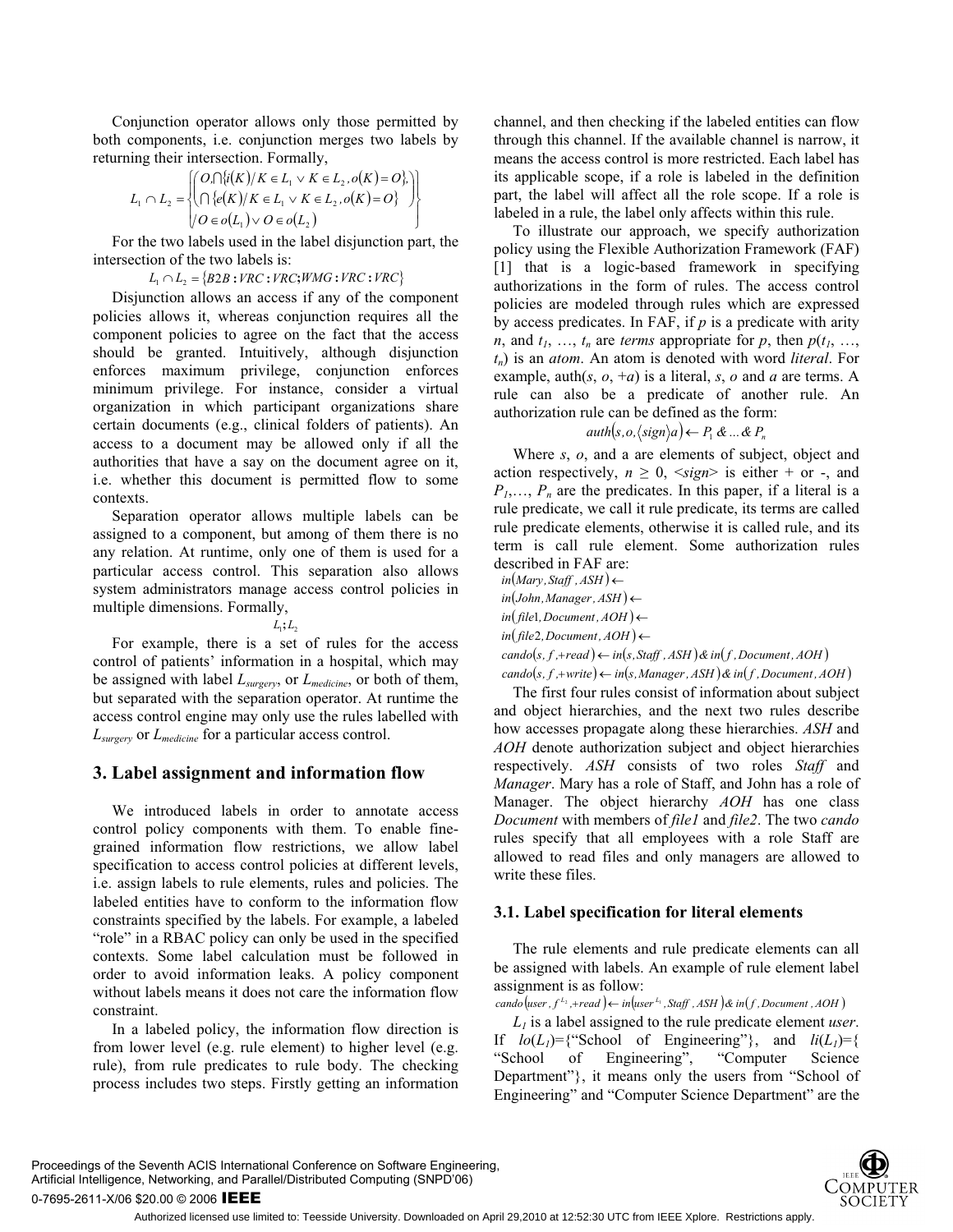valid users for this rule predicate.  $L_2$  is a label assigned to the rule element *f*. If  $lo(L_2) = \{$  "School of Engineering"}, and  $le(L_2)=\{$  "School of Engineering", "Computer Science Department.Security Group"}, it means the object *f* can only be used in the "School of Engineering" and "Security Group" of Computer Science Department. These information flow constraint for this variable will automatically propagate to the whole rule scope. If there is more than one label assigned to the same variable in different literals, the information flow channel of this variable is the intersection of these labels. According to this definition, the label information flow control for the next three rules is same.

 $\mathit{c}$ ando $(\mathit{user}, f, + \mathit{read})$   $\leftarrow$  in $(\mathit{user}^{\scriptscriptstyle L_i}, \mathit{Staff}, \mathit{ASH})$  & in $(f, \mathit{Document}, \mathit{AOH})$  $\mathit{c}$ ando $(\mathit{user}^{L_1}, f, + \mathit{read})$ ← in $(\mathit{user}, \mathit{Staff}, \mathit{ASH})$ & in $(f, \mathit{Document}, \mathit{AOH})$ cando(user<sup>1,</sup> , f ,+read)← in(user<sup>1,</sup> ,Staff , ASH)& in( f , Document, AOH)

If an object or action labeled, for example  $\text{in } \frac{1}{\text{cand}}$  (*user,*  $f^{L_2}$ , +read), the constraint of  $L_2$  will automatically propagate to the action, i.e. the +*read*. If both of them are labeled, then the valid information flow is their intersection. This rule also suits the subject and object hierarchy, for example, the *Staff* and *ASH* in the above example. The information flow check among the elements in a literal is if the information can flow from the subject to other elements, for example, if the subject *s* can flow to the permission  $(o, \leq sign>a)$ , or to the role(*r*, *ASH*). For a literal  $_{cando}$  (*user*<sup>L<sub>1</sub></sup>,  $f<sup>L_2</sup>$ , +*read*), the system will check if the information can flow from  $L_1$  to  $L_2$ .

### **3.2. Label specification for literals**

## A literal can be assigned with labels, for example,  $\int \ln^{L_2} \left( \text{user}^{L_1}, \text{Staff}, \text{ASH} \right)$

In this case, the information flow check is if the information can flow from  $L_1$  to  $L_2$ . A valid information flow should satisfy the checking process of

information\_channel $(L_{_1},L_{_2})\neq\varnothing\wedge context(user)$   $\subseteq$ 

 $input\_channel(L_1,L_2)$ 

 $context(user)$  is a function to get a user's context. If

his context does belong to the information input channel, then this rule is not valid for him. There is no information flow check among the labels assigned to predicate literals. If both rule body and predicate literals are labeled, the information flow check is if the information can flow from the labels assigned to predicate literals to the labels assigned to the target literal. For example, a rule as follow:

 $\mathit{cando}^{\mathit{L}_2}\bigl(\mathit{user},f,+\mathit{read}\bigl)\!\leftarrow\! \mathit{in} \bigl(\mathit{user},\mathit{Staff},\mathit{ASH}\bigr)\allowbreak\&\mathit{in}^{\mathit{L}_1}\bigl(f,\mathit{Document},\mathit{AOH}\bigr)$ 

The system needs to check if information can flow from  $L_1$  to  $L_2$ . If the information flow is not permitted, it means the predicate literal is not valid, and further this rule is not a valid rule.

#### **3.3. Label specification for rules**

The whole rule can be assigned with labels. In this case, the information flow check is if the information can flow from its inside labels to the rule labels. For example,

$$
\left(\begin{matrix}c \text{and} \text{d}^L(\text{user}, f, + \text{read}) & \leftarrow \text{in}(\text{user}, \text{Staff}, \text{ASH}) \& \\ \text{in}(\text{f}, \text{Document}, \text{AOH})\end{matrix}\right)^{L_2}
$$

The system needs to check if information can flow from  $L_1$  to  $L_2$ . If the information flow is not permitted, it means this rule is not valid.

#### **3.4. Label specification for policies**

A policy can be assigned with labels. In this case the information flow check is if the information can flow form its inside labels to the policy labels. For example,

$$
policy^{L_2} = \{rule_1^L, rule_2^L, \ldots, rule_n\}
$$

The system needs to check if information can flow from  $L_1$  to  $L_2$ . If the information flow is not permitted, it means this policy is not valid.

#### **3.5. Label policy checking process**

The label policy checking process can be from top to bottom, i.e. from policy labels to literal element labels, or from bottom to top, i.e. from literal element labels to policy labels. In any checking route, the available information flow channel will become narrower, in other words, become stricter. At runtime the information flow check can be done before or after an access control rule check, adopting which way will depend on system implementation.

# **4. Label policy for access control and policy management**

In this section we will discussion how the LBACP can be used both for access control and policy management through some examples. Compare to the system-oriented normal access control policy the label-based access control policy is more application-oriented. The label policy can be used by both system administrators and normal application users, this is because the label policies can be assigned to access control policy components at different levels, for example, assign a labels to rule elements or to rules. With the help of analyze tools, access control policies can be viewed based assigned label policies.

Consider an example of a RBAC system in an IT company. There are two departments, one is "Development department", and another is "Test department". The "Project 1" is in the developing stage,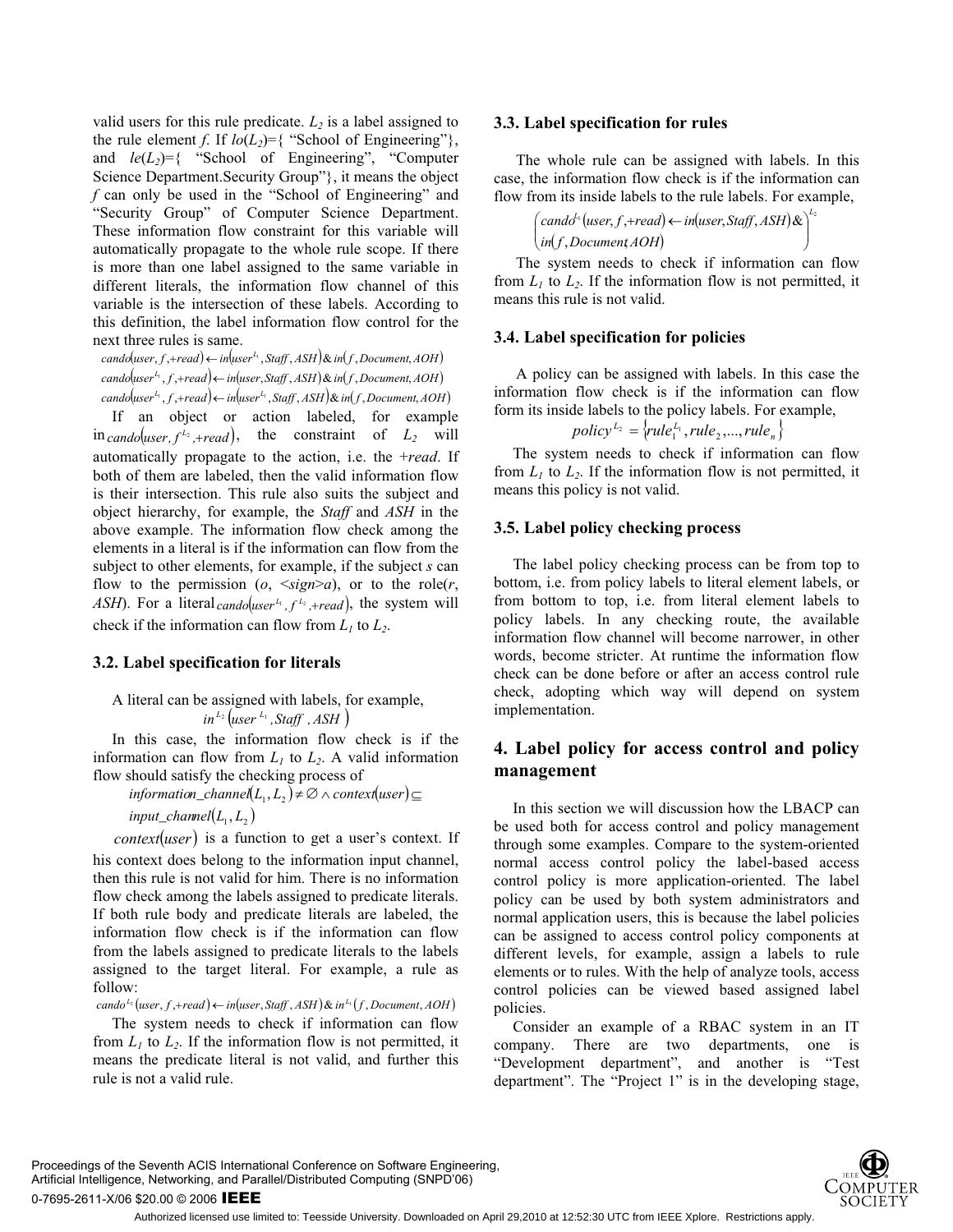and needs to be assigned to "Development department"; "Project 2" is in the testing stage, and needs to be assigned to "Test department". We assume the system administrator defines a rule that allows the employees with "Software Engineer" role can access all the developing projects and testing projects, and all the employees in both departments have this role. Then he defines two labels, one permits information flowing to "Development department", and assigns it to the "Project 1"; the other permits information flowing to "Test department", and assigns it to "Project 2". At runtime, the access control engine will check the RBAC policies and the label policies, and then decides which project should be accessed by the users form which departments. When "Project 1" is finished, and needs to be tested, it can be relabeled so that only the user with "Software Engineer" in "Test Department" can access it. If it is necessary, this project can be relabeled back to "Development Department". This labeling process is obviously easier than changing the access control policies and also less error prone. The label policy can also reduce the number of role definition in a RBAC system, for example, we do not need to create a "Test engineer" role for "Test department" in this example.

Structuring introduced by labels allows administrators to work with a smaller number of policy components. For example, consider a hospital composed of three departments, namely, "Radiology", "Surgery", and "Medicine". Each of the departments is responsible for granting access to data under their (possibly overlapping) authority domains, where domains are specified by a scoping restriction, i.e. labels. With the help of label polices, the administrators can get a clear static view about the subjects, objects and actions relationships in a department. This function can also be implemented through define many special roles for different departments and assign permission to these roles, but define too many roles will bring out management problems, and these roles still need to be grouped in order to get a management view about each department. Through the roles indirectly managing the resources and users sometimes cannot easily give a clear view about which resource can be shared with other departments.

By annotating policy components with labels we can form policy component groups for the purposes of access control and policy management. Policy components may be marked with multi labels that do not have any relation (through label separation), thus allowing administrators to group policy components according to various dimensions (applications). This allows different views to a policy, and this can be exploited in policy visualization. The label policies can segregate of unrelated policy components, for example, only some rules labeled with a specified label are used for make an access control decision.

Virtual Organization (VO) is a dynamic collection of resources and users unified by a common goal and potentially spanning multiple administrative domains [2]. VO may apply some common policies about how its users access the resources assigned to the VO, but each organization will typically retain ultimate control over the policies that govern access to its resources. The dynamic and multi-institutional nature of these environments introduces challenging security issues that demand new technical approaches. Since VO resources and users are located within multiple organizations, a key problem associated with the formation and operation of distributed virtual organizations is how to manage and enforce the common and local policies. One VO many involves many participant organizations, and one organization may participate many different VOs. We will describe how these issues are addressed by our label-based access control policy. In our label-based access control policy solution, the VO will define a set of roles contractually agreed by the participant organizations. The common VO policies are RBAC policies, but do not specify any domain related information. The domain related information is described in the label policies, for example, which roles can be used in which participant organizations. For the resources providers, they can use the label policies to define which resources are provided to which VO, and which roles are permitted to access its resources.

# **5. Related works**

There are two important related works. One is the decentralized label model developed by Myers et al. [3, 4], the other is an OASIS RBAC meta-policy approach for subdividing the administration of large-scale security environments and for enforcing information flow restrictions over policies presented by Belokosztolszki et al [5, 6].

Decentralized label model is a model of information flow control that protects private data while allowing the applications to share data. In their approach the label model is decentralized: it allows cooperative computation by mutually distrusting principals, without mediation by highly trusted agents. The decentralized label model permits programs using it to be checked statically to avoid information leaks. This model also presents a new language JFlow that is an extension to the Java programming language. Variable declarations in JFlow programs are annotated with labels that allow the static checker to check programs for information leaks efficiently, in a manner similar to type checking.

There are two major differences between the decentralized label model and LBACP. The first difference is the label structure. In decentralized label



0-7695-2611-X/06 \$20.00 © 2006 IEEE